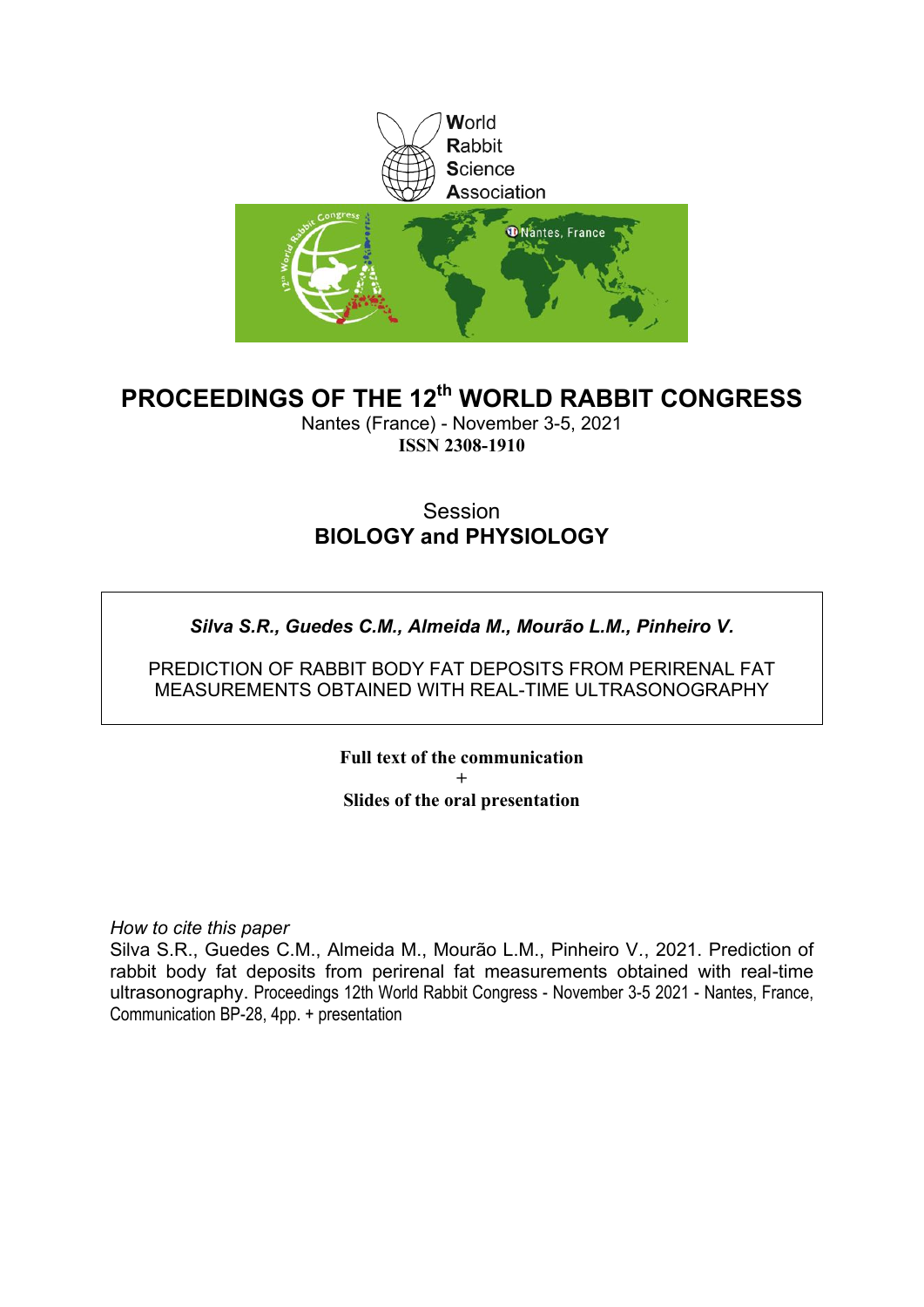### **PREDICTION OF RABBIT BODY FAT DEPOSITS FROM PERIRENAL FAT MEASUREMENTS OBTAINED WITH REAL-TIME ULTRASONOGRAPHY**

#### **Silva S.R., Guedes C.M., Almeida, M., Mourão L.M., Pinheiro V.\***

Veterinary and Animal Research Centre (CECAV), Universidade de Trás-os-Montes e Alto Douro (UTAD), Quinta de Prados, 5000-801, Vila Real, Portugal \*Corresponding author: vpinheir@utad.pt

#### **ABSTRACT**

This study aimed to predict fat depots in rabbit does using perirenal fat measurements obtained with real-time ultrasonography (RTU). From RTU images, the depth and area measurements of perirenal fat were determined to have the kidney as an anatomical reference. Forty-two New Zealand  $\times$ Californian rabbit does with a live weight of  $4.5 \pm 0.57$  kg were studied. Body weight (BW), body condition score (BCS) and RTU measurements were determined in vivo, whereas the fat depots (scapular, perirenal, inguinal fat, carcass and body fat depots) were determined post mortem. For RTU measurements an Aloka 500V equipped with a linear probe of 7.5 MHz was used. The results show that the most significant correlations were observed between body fat and BW, BCS and RTU measurements (r between 0.517 to 0.923; P<0.01). It was also observed that all other fat depots, with the exception of inguinal fat, showed significant correlations with BW, BCS and RTU measurements (r between 0.472 to 0.867; P<0.01). In conclusion, the results of the present work indicate that the perirenal fat measurements obtained by RTU can be taken into account to predict fat depots of rabbits does.

**Key words**: rabbit does, body condition, fat depots, ultrasound.

#### **INTRODUCTION**

Rabbit production is characterized by an intense program of reproduction and as a result, the rabbit does are always either in gestation or lactation, which are very demanding processes in terms of energy (Cardinali *et al*., 2008; Garcia *et al*., 2019). As a result, a negative energy balance with substantial fluctuations in body fat reserves can be observed (Fortun-Lamothe, 2006; Garcia et al., 2019). On the other hand, it is well established that body fat reserves are related to reproductive and welfare aspects (Castellini *et al*., 2010). Over the years, various methodologies have been developed and applied to evaluate and monitor the body fat reserves of rabbit does: computed tomography (Romvari *et al*., 1996; Szendro *et al*., 2008), the nuclear magnetic resonance (Köver *et al*., 1998), measurement of body conductivity - TOBEC (Fortun-Lamothe *et al*., 2002) and real-time ultrasound (RTU). This last technique has been considered and demonstrated feasible to estimate body fat reserves from measurements at various anatomical points of the rabbits in several works (Pascual *et al*., 2000; Dal Bosco *et al*., 2003), particularly those related with the perirenal fat deposit. However, inaccuracy resulting from changes in the position of the perennial fat with the weight of animals (Pascual *et al*., 1999) and the fact that this deposit is scattered in a very variable form (Pascual *et al*., 2000), opens the possibility to new approaches.

As such, the present work aims to estimate the body fat reserves of rabbits does in different body condition using in vivo RTU measurements of perirenal fat having the kidney as an anatomical reference.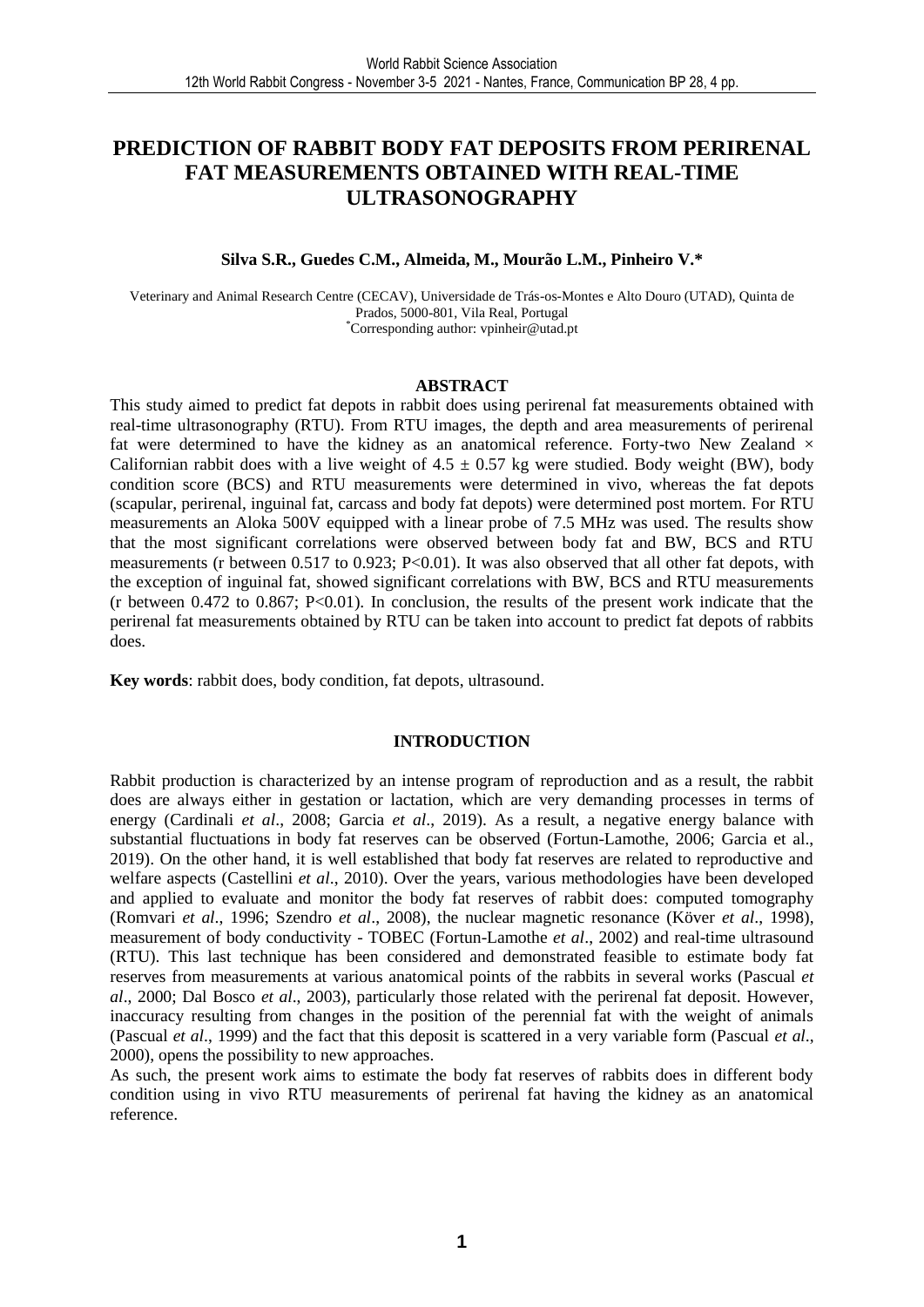#### **MATERIALS AND METHODS**

#### **Animals and housing**

The trial was carried out at the Rabbit Research Unit of the Department of Animal Science of the Universidade de Trás-os-Montes and Alto Douro, at Vila Real, Portugal. The animals were handled according to animal welfare principles, according to Portuguese legislation (Portaria nº 1005/92, 214/08, 635/09). Forty-two New Zealand  $\times$  Californian rabbit does with a live weight of 4.5  $\pm$  0.57 kg have been studied. Females were housed in individual cages under a constant photoperiod of 16 h light and 8 h darkness and the environment with controlled ventilation throughout the experiment.

#### **Body weight, body condition and RTU measurements**

Live weight (LW) was determined in the morning using a digital scale (Precise 32000D,  $32000 \pm 0.01$ g). The body condition score (BCS) was evaluated in the lumbar and rump regions following the methodology proposed by Cardinali *et al*. (2008). The perirenal fat measurements were obtained after analysis of images captured using an Aloka SSD 500V RTU apparatus equipped with a 7.5 MHz linear probe (UST-5512U-7.5). The images were captured with a video camera (Sony DCR-HC96E). To capture RTU images the fur between the 1st lumbar vertebra and the 7th lumbar vertebra was shaved. A gel was placed to ensure acoustic contact between the probe and the skin. The probe was placed on the right side of the animal in a position perpendicular to the dorsal midline and displaced to fit the kidney and the perennial fat. All session was continuously recorded with the video camera and the videos were analyzed, and the images that best presented the kidney and the surrounding fat were chosen. Using the selected images (Figure 1A), the perirenal fat depth (Figure 1B) and the perirenal fat area (Figure 1C) were obtained. All images were analyzed using Fiji software (ImageJ 1.49u, [http://rsb.info.nih.gov/ij/\)](http://rsb.info.nih.gov/ij/).



**Figure 1** - Example of RTU image that presents the kidney and the surrounding fat (A); RTU image showing the perirenal fat depth (B) and RTU image showing the perirenal fat area (C).

After RTU image acquisition the animals were sacrificed and the carcasses were obtained. After 24 hours in refrigeration, the weight of the scapular, perirenal and inguinal fat depots were determined. The carcasses were dissected for determination of the subcutaneous fat and intermuscular fat depots, which is considered as the carcass fat. The body fat was determined as the sum of all the fat depots.

#### **Statistical Analysis**

A descriptive analysis of the data was performed. A correlation analysis between the LW, BCS and RTU measurements with fat depots was determined. All statistical analyzes were done with JMP-SAS (version 14, SAS Institute Inc. Cary, NC, USA).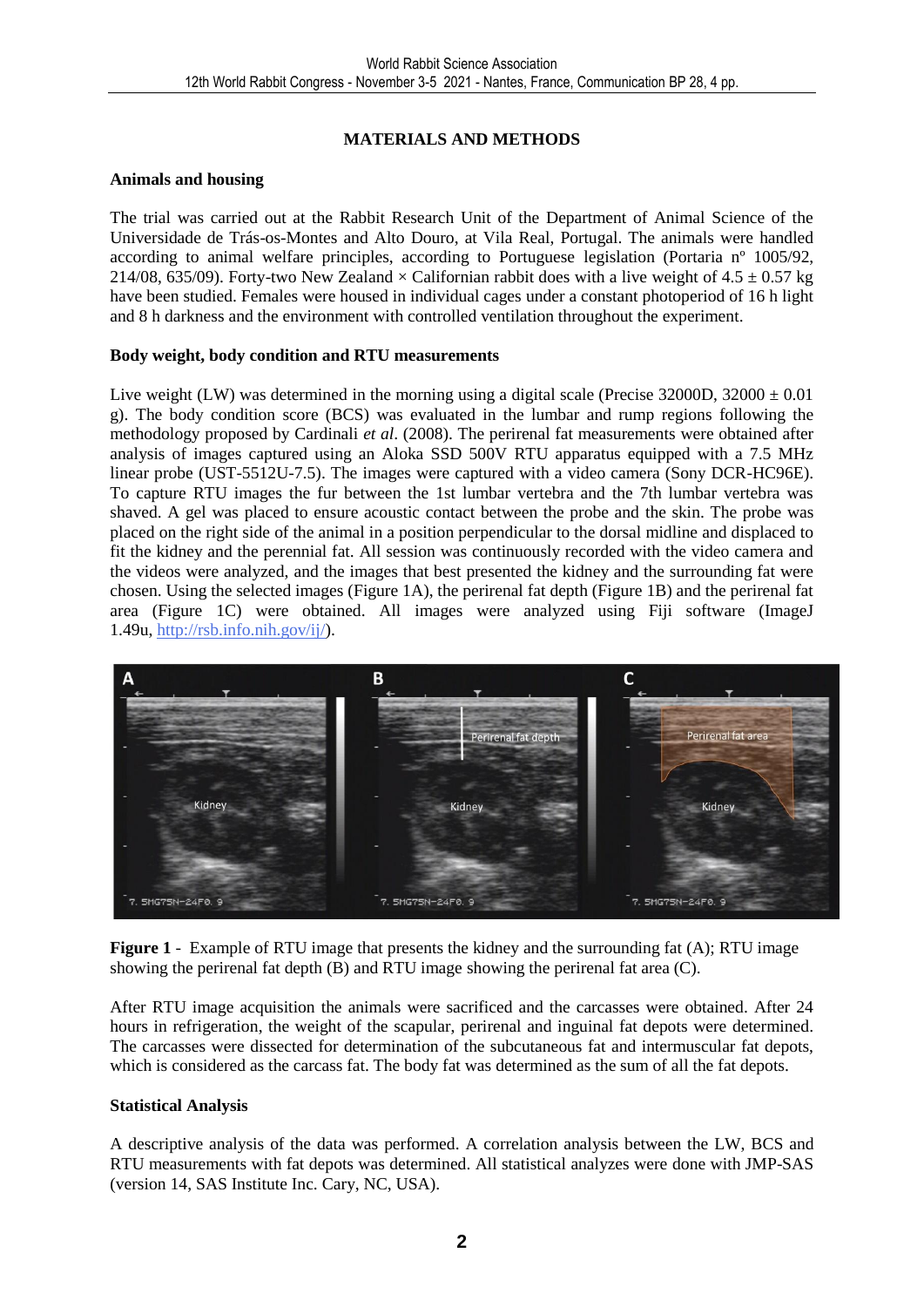#### **RESULTS AND DISCUSSION**

A descriptive analysis of the data is shown in Table 1. As expected, taking into account the BCS range, the fat depots show a considerable variation (43 to 102%). Inguinal fat is the depot that shows the larger variation ( $CV = 102\%$ ). This result is not relevant since this depot represents only 2.5% of the body fat. Similar variations were observed for RTU measurements (40%) and accounted for about half of that observed for the perirenal fat depot (40 vs 83%), whereas CV values for carcass fat (43%) and body fat (54%) show to be closer to those observed for RTU measurements.

|  |                                                          |  | Table 1. Mean, standard deviation, minimum and maximum for live weight, body condition, fat |  |  |  |
|--|----------------------------------------------------------|--|---------------------------------------------------------------------------------------------|--|--|--|
|  | deposits and thickness of perirenal fat obtained by UTR. |  |                                                                                             |  |  |  |

| Trait                             | Mean  | Sd    | Minimum | Maximum | CV(%) |
|-----------------------------------|-------|-------|---------|---------|-------|
| BW(g)                             | 4501  | 575   | 2857    | 5491    | 12.8  |
| BCS loin+rump $(1 \text{ to } 5)$ | 3.13  | 0.65  | 1.00    | 4.00    | 20.6  |
| RTU measurements                  |       |       |         |         |       |
| Perirenal fat depth (mm)          | 7.20  | 2.90  | 2.10    | 13.30   | 40.3  |
| Perirenal fat area (cm2)          | 1.78  | 0.70  | 0.49    | 3.47    | 39.5  |
| Fat depots $(g)$                  |       |       |         |         |       |
| Scapular fat                      | 31.4  | 23.0  | 3.7     | 126.8   | 73.1  |
| Perirenal fat                     | 129.9 | 107.9 | 7.6     | 493.2   | 83.0  |
| Inguinal fat                      | 9.20  | 9.38  | 0.20    | 49.2    | 102.0 |
| Carcass fat                       | 198.2 | 85.8  | 40.6    | 469.4   | 43.3  |
| Body fat                          | 368.8 | 197.9 | 66.6    | 873.3   | 53.7  |

The correlation analysis between in vivo measurements (BW, BCS and RTU) and the fat depots is presented in Table 2. The inguinal fat has shown to be poorly correlated (P> 0.05) with BW, BCS and RTU measurements. On the other hand, the most significant correlations were observed between body fat and BW, BCS and RTU measurements (r between 0.517 to 0.923; P<0.01).

**Table 2**. Correlation coefficients (r) between body weight (BW), body condition (BCS) and RTU measurements with fat depots (n=42).

|                                                                                                                                                                                                                                                                                                                                   | Scapular fat | Perirenal fat | Inguinal fat           | Carcass fat | Body fat |
|-----------------------------------------------------------------------------------------------------------------------------------------------------------------------------------------------------------------------------------------------------------------------------------------------------------------------------------|--------------|---------------|------------------------|-------------|----------|
| <b>BW</b>                                                                                                                                                                                                                                                                                                                         | 0.478        | 0.472         | $-0.091$ <sup>ns</sup> | 0.481       | 0.517    |
| BCS loin+rump                                                                                                                                                                                                                                                                                                                     | 0.525        | 0.675         | $0.053$ <sup>ns</sup>  | 0.647       | 0.712    |
| RTU measurements                                                                                                                                                                                                                                                                                                                  |              |               |                        |             |          |
| Perirenal fat depth                                                                                                                                                                                                                                                                                                               | 0.725        | 0.830         | $0.179$ <sup>ns</sup>  | 0.841       | 0.910    |
| Perirenal fat area                                                                                                                                                                                                                                                                                                                | 0.669        | 0.848         | $0.161$ <sup>ns</sup>  | 0.867       | 0.923    |
| $\mathbf{D}$ . $\mathbf{D}$ $\mathbf{D}$ $\mathbf{D}$ $\mathbf{D}$ $\mathbf{D}$ $\mathbf{D}$ $\mathbf{D}$ $\mathbf{D}$ $\mathbf{D}$ $\mathbf{D}$ $\mathbf{D}$ $\mathbf{D}$ $\mathbf{D}$ $\mathbf{D}$ $\mathbf{D}$ $\mathbf{D}$ $\mathbf{D}$ $\mathbf{D}$ $\mathbf{D}$ $\mathbf{D}$ $\mathbf{D}$ $\mathbf{D}$ $\mathbf{D}$ $\math$ |              |               |                        |             |          |

ns- P  $> 0.05$ ; Correlation values equal to or greater than 0.393 are significant - P <0.01.

Significant correlations values were also observed for scapular fat, perirenal fat and carcass fat depots (r between  $0.472$  to  $0.867$ ; P<0.01). These correlation coefficients were similar to those found by different reports. In fact, Pascual *et al*. (1999) found a correlation ranging from 0.79 to 0.95 for the prediction of perirenal fat and from 0.76 to 0.93 in the case of body fat. It should also be noted that the correlation values obtained between BW and the fat depots are systematically lower than those observed for BCS and RTU measurements. This result is also in line with what was observed by Pascual *et al*. (2000).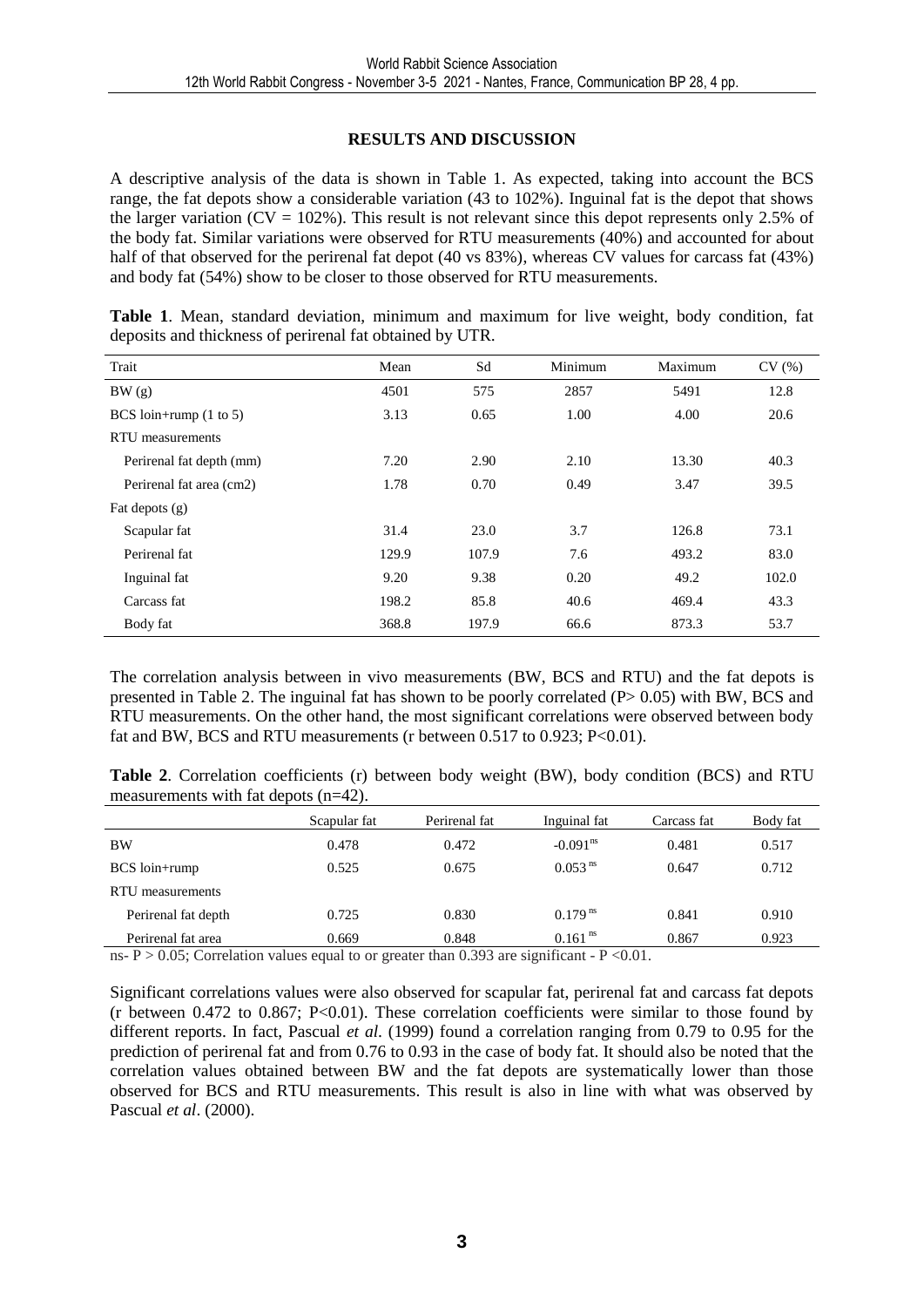#### **CONCLUSIONS**

In conclusion, the results of the present work indicate that the perirenal fat measurements obtained by RTU and having the kidney as a reference, can be considered to predict fat depots of rabbits does and in particular body fat. In future work it would be interesting to validate the methodology of the present work with computed tomography technique. Finally, it is necessary to deepen this methodology mainly in the RTU images capture procedure, finding an alternative to the cutting the fur of the measuring zone, which represents an important drawback for a practical application.

#### **ACKNOWLEDGEMENTS**

The authors integrated into the research unit CECAV, the research was further financed by the National Funds from FCT, the Portuguese Foundation for Science and Technology, project number UID/CVT/0772/2019.

#### **REFERENCES**

- Cardinali R., Dal Bosco A., Bonanno A., Di Grigoli A., Rebollar P.G., Lorenzo P.L., Castellini C. 2008. Connection between body condition score, chemical characteristics of body and reproductive traits of rabbit does. *Livestock Science, 116: 209 – 215*.
- Castellini, C., Dal Bosco A., Arias-Álvarez M., Lorenzo P., Cardinali R., Rebollar P.G. 2010.The main factors affecting the reproductive performance of rabbit does: A review. *Animal Reproduction Science, 122: 174–182*.
- Dal Bosco A, Castellini C., Mugnai C. 2003. Evaluation of body condition in pregnant rabbit does by ultrasound scanner. *In Proceedings of the ASPA, Parma, Italy, 480-482*.
- Fortun-Lamothe L., Lamboley-Gaüzère B., Bannelier C. 2002. Prediction of body composition in rabbit females using total body electrical conductivity (TOBEC). *Livestock Production Science, 78: 133-142*.
- Fortun-Lamothe L. 2006. Energy balance and reproductive performance in rabbit does. Review article. *Animal Reproduction Science, 93:1-15.*
- García, M.L., Blasco, A., García, M.E., Argente, M.J. 2019. Correlated response in body condition and energy mobilisation in rabbits selected for litter size variability. *Animal, 13: 784-789*.
- Kövér G., Szendro Z., Romvári R., Jensen J.F., Milisits G. 1998. In vivo measurement of body parts and fat deposition in rabbits by MRI. *World Rabbit Science, 6: 231-235*.
- Pascual J.J., Castellá F., Cervera C., Blas E., Fernández Carmona J. 1999. Predicción de la condición corporal de conejas reproductoras mediante ultrasonidos, *Proceedings de XXIV Symposium de Cunicultura, Albacete, España, 109-114*.
- Pascual J.J., Castella F., Cervera C., Blas E., Fernández-Carmona J. 2000. The use of ultrasound measurement of perirenal fat thickness to estimate changes in body condition of young female rabbits. *Animal Science*, *70: 435-442*.
- Romvári R., Milisits G., Szendro Z., Sorensen P. 1996. Non-invasive method to study the body composition of rabbits by xray computerised tomography. *World Rabbit Science, 4: 219-224*.
- Szendro Z., Metzger S., Romvári R., Szabó A., Locsmándi L., Petrási Z., Nagy I., Nagy Z., Biró-Németh E., Radnai I., Matics Z., Horn P. 2008. Effect of divergent selection based on CT measured hind leg muscle volume on productive and carcass traits of rabbits. *In Proceedings of the 9th World Rabbit Congress, Verona, Italy, 249-253*.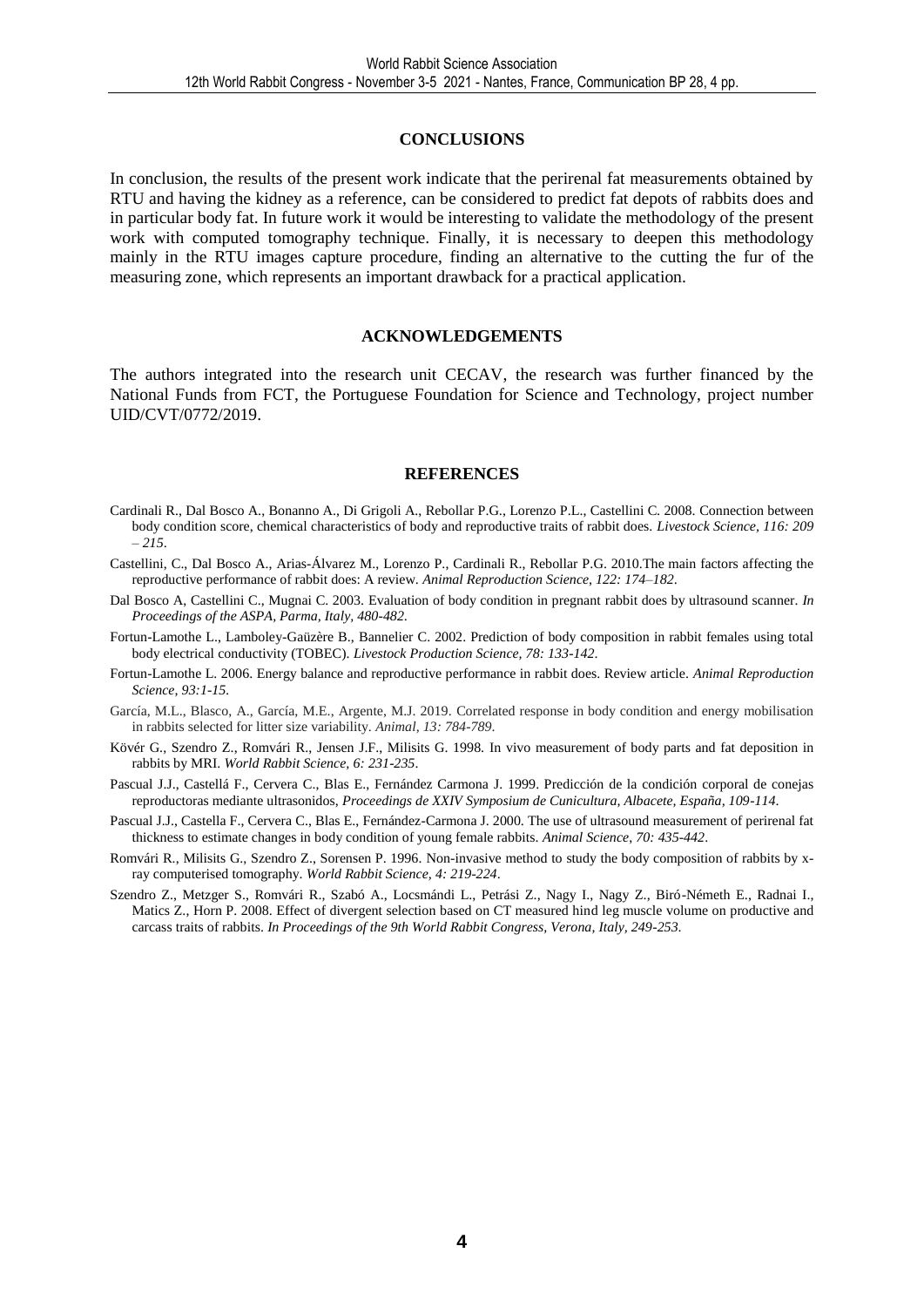



# Prediction of rabbit body fat deposits from perirenal fat measurements obtained with real-time ultrasonography

# **Silva S.R., Guedes C.M., Almeida, M., Mourão L.M., Pinheiro V.**

Veterinary and Animal Research Centre (CECAV), Universidade de Trás-os-Montes e Alto Douro (UTAD), Quinta de Prados, 5000-801, Vila Real, Portugal

## **Objective**

The present study aimed to predict the body fat depots of rabbits does using in vivo ultrasound measurements of perirenal fat



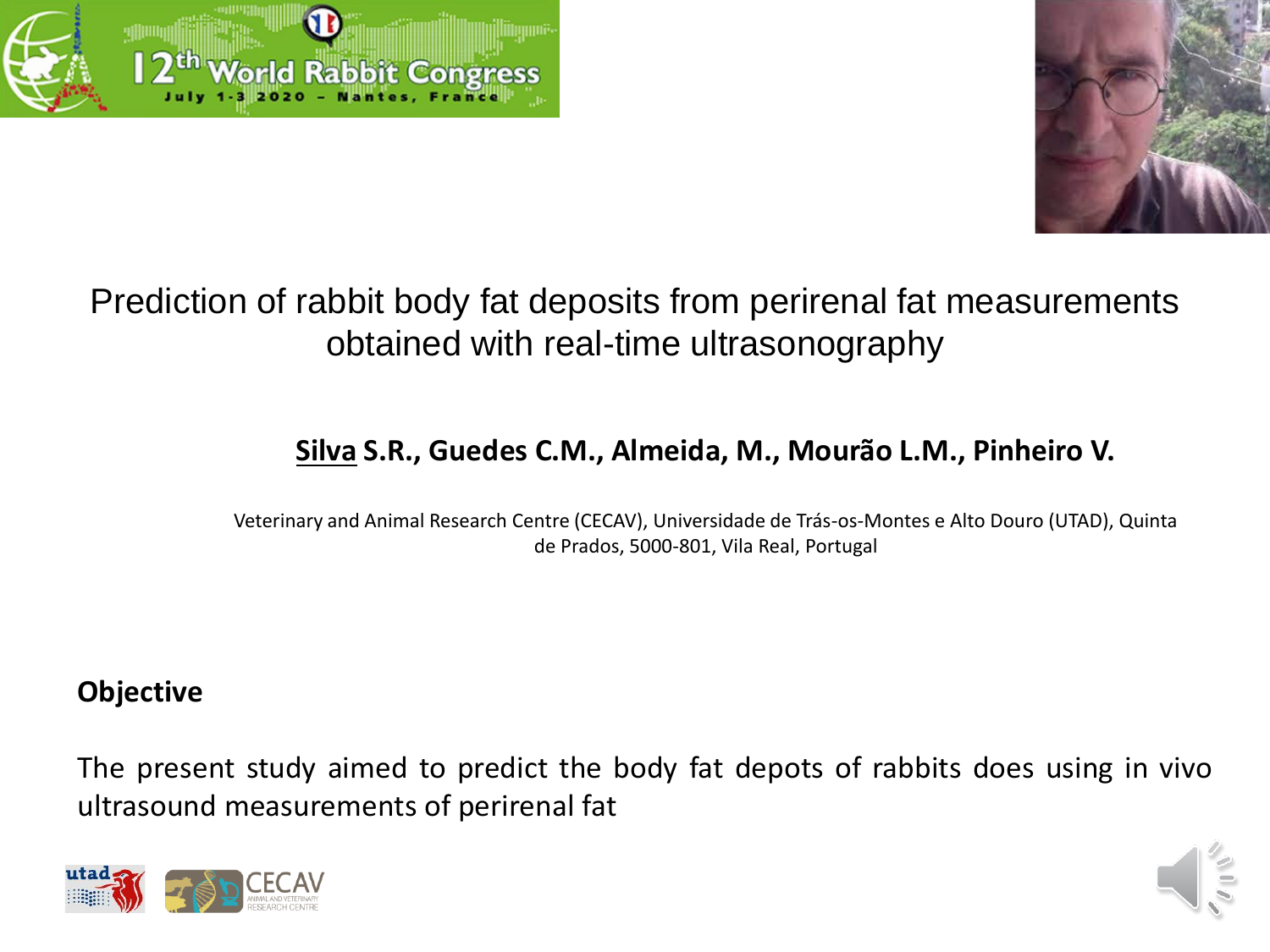



### **Material and Methods**

Forty-two New Zealand  $\times$  Californian rabbit does with a live weight of 4.5 kg were studied.

Body weight (BW), body condition score (BCS) and ultrasound measurements were determined in vivo

Fat depots (scapular, perirenal, inguinal fat, carcass and body fat depots) were determined post mortem.

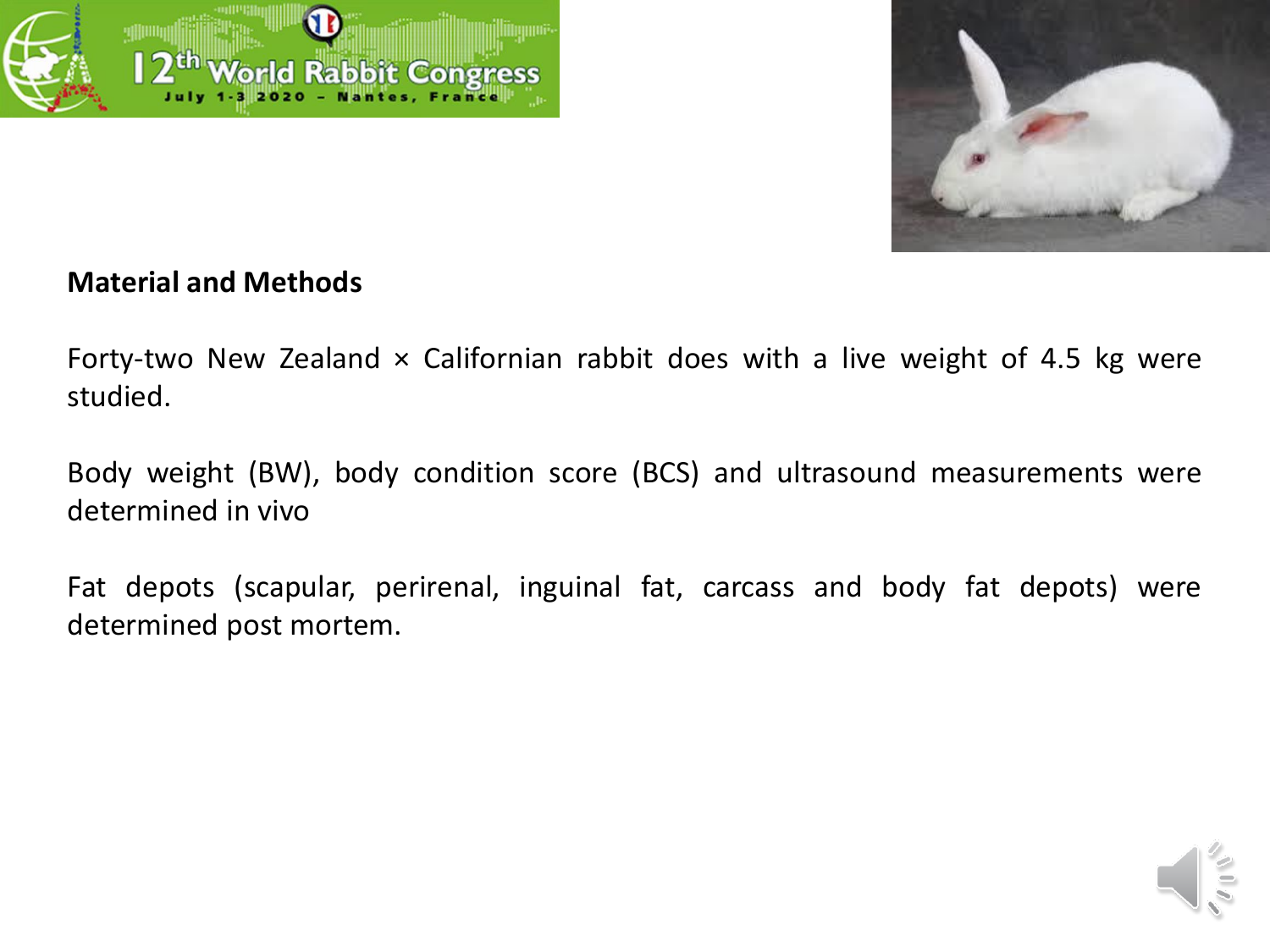

## **Material and Methods**

The ultrasound images were captured with an Aloka SSD 500V equipped with a 7.5 MHz linear probe.

To capture ultrasound images the fur between the 1st and the 7th lumbar vertebra was shaved.

A gel was placed to ensure acoustic contact between the probe and the skin.

The probe was placed on the right side of the animal in a position perpendicular to the dorsal midline.



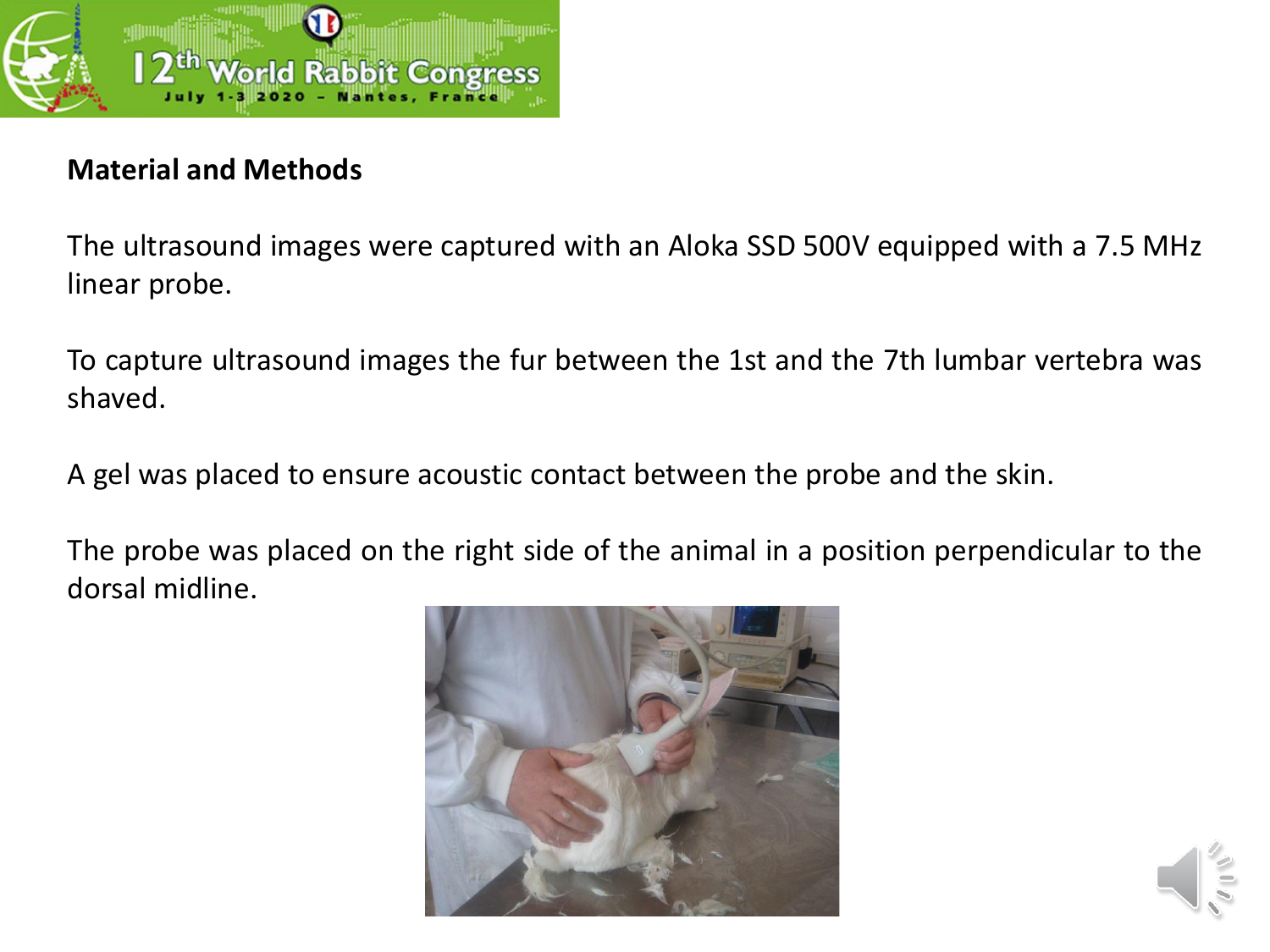

### **Material and Methods**

The perirenal fat measurements were obtained after image analysis using Fiji software



Figure 1 - Example of ultrasound image that presents the kidney and the surrounding fat (A); RTU image showing the perirenal fat depth (B) and RTU image showing the perirenal fat area (C).

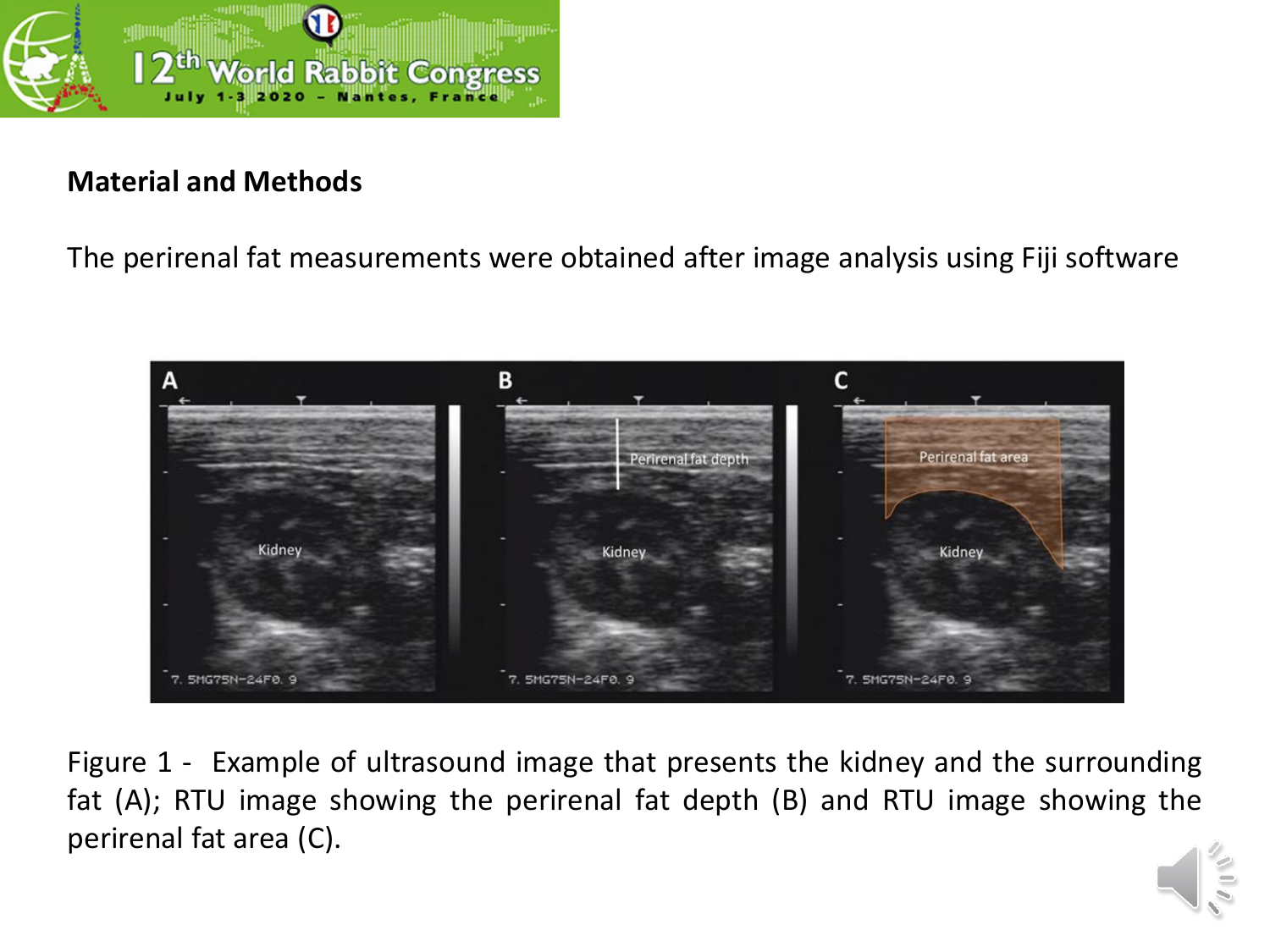

## **Statistical Analysis**

A descriptive analysis of the data was performed. A correlation analysis between the BW, BCS and ultrasound measurements with fat depots was determined.

### **Main results**

The results show that the most significant correlations were observed between body fat and BW, BCS and ultrasound measurements (r between 0.52 to 0.92; P<0.01).

It was also observed that all other fat depots show significant correlations with BW, BCS and ultrasound measurements (r between 0.47 to 0.87; P<0.01).

**Table** - Correlation coefficients (r) between body weight (BW), body condition (BCS) and RTU measurements with fat depots (n=42).

|                         | <b>Scapular fat</b> | <b>Perirenal fat</b> | <b>Inguinal fat</b>   | Carcass fat   Body fat |       |
|-------------------------|---------------------|----------------------|-----------------------|------------------------|-------|
| <b>BW</b>               | 0.478               | 0.472                | $-0.091ns$            | 0.481                  | 0.517 |
| <b>BCS loin+rump</b>    | 0.525               | 0.675                | 0.053 <sup>ns</sup>   | 0.647                  | 0.712 |
| <b>RTU</b> measurements |                     |                      |                       |                        |       |
| Perirenal fat depth     | 0.725               | 0.830                | $0.179$ <sup>ns</sup> | 0.841                  | 0.910 |
| Perirenal fat area      | 0.669               | 0.848                | $0.161$ <sup>ns</sup> | 0.867                  | 0.923 |